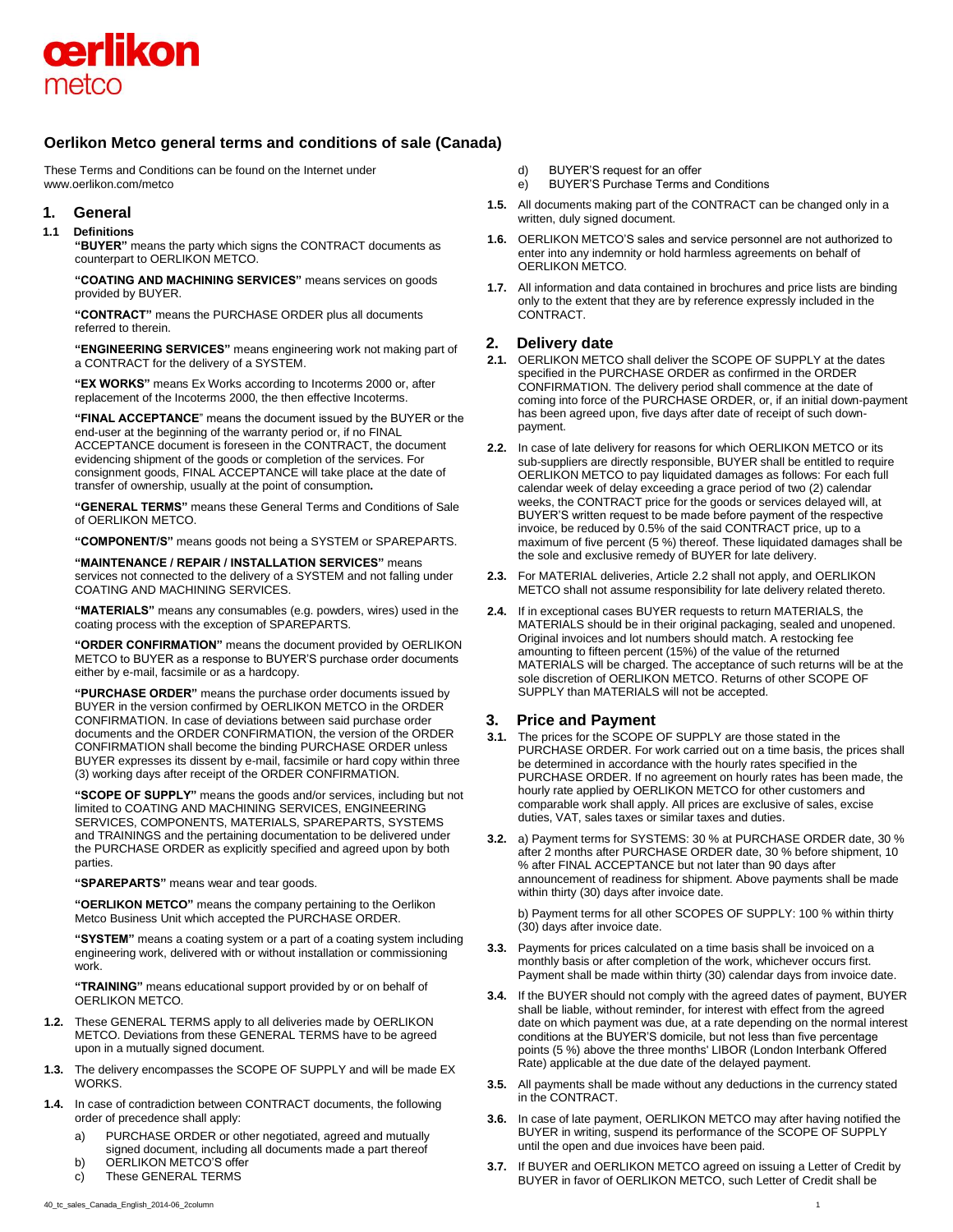

irrevocable, extendable, and confirmed by a first class worldwide active bank. Withdrawal of the money shall be against invoice and bill of lading or warehouse receipt.

# **4. Intellectual Property**

- **4.1.** BUYER shall provide the technical documentation (e.g. up-to-date drawings, descriptions, charts, instructions) which is necessary for the delivery of the SCOPE OF SUPPLY and is specified in the CONTRACT. BUYER confirms that BUYER is fully authorized to use (or have used) the technical documentation provided to OERLIKON METCO for the performance of the SCOPE OF SUPPLY by OERLIKON METCO or its subsuppliers, respectively. In case BUYER would not be authorized to order said performance from OERLIKON METCO without violation of intellectual property rights of third parties, or if such right should be challenged, BUYER shall inform OERLIKON METCO without any delay. In this case, OERLIKON METCO shall stop the work until the approvals needed for the performance have been obtained.
- **4.2.** OERLIKON METCO shall not use technical documentation received from BUYER for any purpose other than to fulfill the CONTRACT.
- **4.3.** Any know-how, inventions, patents or copyrights or the like belonging to or provided by OERLIKON METCO and used for or developed in the course of the fulfillment of the CONTRACT by OERLIKON METCO shall remain OERLIKON METCO'S property, and no ownership shall be transferred to BUYER with respect to such know-how, inventions, patents and copyrights, independent of the hardware on which such know-how, inventions, patents or copyrights is made available (machinery, paper, electronic medium, etc.). However, BUYER shall be granted a limited right to use such knowhow, invention, patents, copyright or the like for the operation, maintenance and repair of the SCOPE OF SUPPLY on a non-exclusive basis, which right shall **not** include the use of the said intellectual property for the reproduction of the SCOPE OF SUPPLY or parts thereof. If the SCOPE OF SUPPLY consists of ENGINEERING SERVICES, BUYER shall be permitted to use, on a non-exclusive basis, the documentation received for the purpose described in the PURCHASE ORDER. In case of doubt, ENGINEERING SERVICES provided for the development of a SYSTEM or COATING AND MACHINING SERVICES shall be deemed to be made available for the procurement of such goods or services from OERLIKON METCO.
- **4.4.** a) OERLIKON METCO warrants that the SCOPE OF SUPPLY and any part thereof, in the particular form sold by OERLIKON METCO, shall not infringe any intellectual property rights of third parties. In the event of any patent infringement relating to the said SCOPE OF SUPPLY, OERLIKON METCO may, in its sole discretion, procure the right to use the SCOPE OF SUPPLY without impairing its suitability, or modify or replace it so that it is rendered non-infringing. The obligations of OERLIKON METCO set forth herein are contingent upon (i) OERLIKON METCO receiving prompt written notice from BUYER of such infringement; (ii) OERLIKON METCO receiving assistance from BUYER in the defense; and (iii) the right of OERLIKON METCO to settle or defend.

b) This obligation of OERLIKON METCO shall not apply to (i) the SCOPE OF SUPPLY or part thereof which has been manufactured according to BUYER'S design, (ii) services performed by using BUYER'S documentation, (iii) the use of the SCOPE OF SUPPLY or any part thereof in conjunction with any other product in a combination not furnished by OERLIKON METCO as part of the SCOPE OF SUPPLY, (iv) products fabricated by using the SCOPE OF SUPPLY. As to any such equipment, service, product, part or use in such combination, OERLIKON METCO assumes no liability whatsoever for infringement of intellectual property rights of third parties, and BUYER shall indemnify OERLIKON METCO against any respective infringement claims. OERLIKON METCO shall cooperate with BUYER in the same manner as required by OERLIKON METCO under 4.4 a) (i) to (iii) herein above.

**4.5.** OERLIKON METCO'S copyrighted material shall not be copied by BUYER except for archiving purposes or to replace a defective copy.

# **5. Installation and site Preparation**

- **5.1.** If installation services are a part of the SCOPE OF SUPPLY, it is the responsibility of the BUYER to prepare the site environmentally and to provide the required services, electrical wiring and conduit, dry compressed air and piping, gas supply and piping, tools for installation, water drain, permits, including work permits, licenses, approvals, etc. as well as whatever is required to uncrate and move the equipment into its location.
- **5.2.** BUYER also undertakes to maintain the facilities, upon which OERLIKON METCO'S personnel maybe required to enter, in a safe condition, and to

comply with all applicable laws, statutes and regulations governing workplace health and safety, and to give OERLIKON METCO'S personnel all instructions necessary. OERLIKON METCO shall make sure that its personnel will follow all instructions reasonably made by BUYER. The same applies vice versa in case BUYER'S personnel have to enter upon OERLIKON METCO'S facilities.

**5.3.** BUYER'S failure to comply with the obligations stated in Articles 5.1 and 5.2 above shall entitle OERLIKON METCO to either stop rendering its services, and/or postpone the delivery terms, and/or ask for additional charges for the lost time of its service personnel, such time to be calculated and charged in accordance with Articles 3.1 and 3.3 herein above.

# **6. Warranty**

Articles 6.1 through 6.7 contain specific warranties referring to various SCOPES OF SUPPLY. Only the warranty provision(s) referring to a specific SCOPE OF SUPPLY shall apply.

#### **6.1. SYSTEMS and COMPONENTS**

OERLIKON METCO shall remedy any defect resulting from faulty materials or faulty workmanship. To the extent OERLIKON METCO is responsible for the design the same obligation applies to defects resulting from faulty design. If requested to do so by BUYER in writing, and as BUYER'S sole and exclusive remedy, OERLIKON METCO agrees to, at its sole option, either repair or replace the faulty parts of the SCOPE OF SUPPLY, or supply BUYER with non-defective SCOPE OF SUPPLY or part thereof. These remedies shall be provided for the defects notified to OERLIKON METCO during the warranty period under the conditions defined in Article 6.9 herein below and are granted for twelve (12) months.

#### **6.2. MATERIALS**

OERLIKON METCO warrants that when dispatched from OERLIKON METCO'S factory, all MATERIALS meet the specifications described in the respective product data sheet. If requested to do so by BUYER in writing, and as BUYER'S sole and exclusive remedy, OERLIKON METCO agrees to replace, at OERLIKON METCO'S own cost, any MATERIALS which do not meet the specifications described in the said product data sheet or which have been specifically agreed upon in the CONTRACT. These remedies shall be provided for the defects notified to OERLIKON METCO during the warranty period under the conditions defined in Article 6.9 herein below and are granted for two (2) months.

# **6.3. COATING AND MACHINING SERVICES**

OERLIKON METCO shall remedy any defect resulting from not using the materials specified, or from faulty workmanship. OERLIKON METCO assumes no warranty or representation regarding the fitness of the coating or machining applied for the purpose for which the coated goods are intended to be used. If requested to do so by BUYER in writing, and as BUYER'S sole and exclusive remedy, OERLIKON METCO shall at its sole option repair the defective coating or machining or remove and re-process it. These remedies shall be provided for the defects notified to OERLIKON METCO during the warranty period under the conditions defined in Article 6.9 herein below and are granted for six (6) months.

#### **6.4. MAINTENANCE / REPAIR / INSTALLATION SERVICES**

OERLIKON METCO'S obligations consist of using proper care and skill in performing the work described in the CONTRACT and, if parts (SPAREPARTS or other parts) are supplied by OERLIKON METCO in connection with such SERVICES, to deliver parts, which are free of defects. If requested to do so by BUYER in writing, and as BUYER'S sole and exclusive remedy, OERLIKON METCO shall re-do any faulty service work at its own cost. Defects resulting from insufficient or inappropriate documentation delivered by BUYER shall be remedied at BUYER'S cost. These remedies shall be provided for the defects notified to OERLIKON METCO during the warranty period under the conditions defined in Article 6.9 herein below and are granted for six (6) months.

#### **6.5. SPAREPARTS**

OERLIKON METCO shall remedy any defect resulting from faulty materials or faulty workmanship. If requested to do so by BUYER in writing, and as BUYER'S sole and exclusive remedy, OERLIKON METCO agrees to, at its sole option, either repair or replace the faulty SPAREPARTS, or supply BUYER with non-defective SPAREPARTS. These remedies shall be provided for the defects notified to OERLIKON METCO during the warranty period under the conditions defined in Article 6.9 herein below and are granted for twelve (12) months except as otherwise agreed upon in the CONTRACT or as can normally be expected for such types of SPAREPARTS and the specific use, whichever time period is the shortest.

#### **6.6. ENGINEERING SERVICES**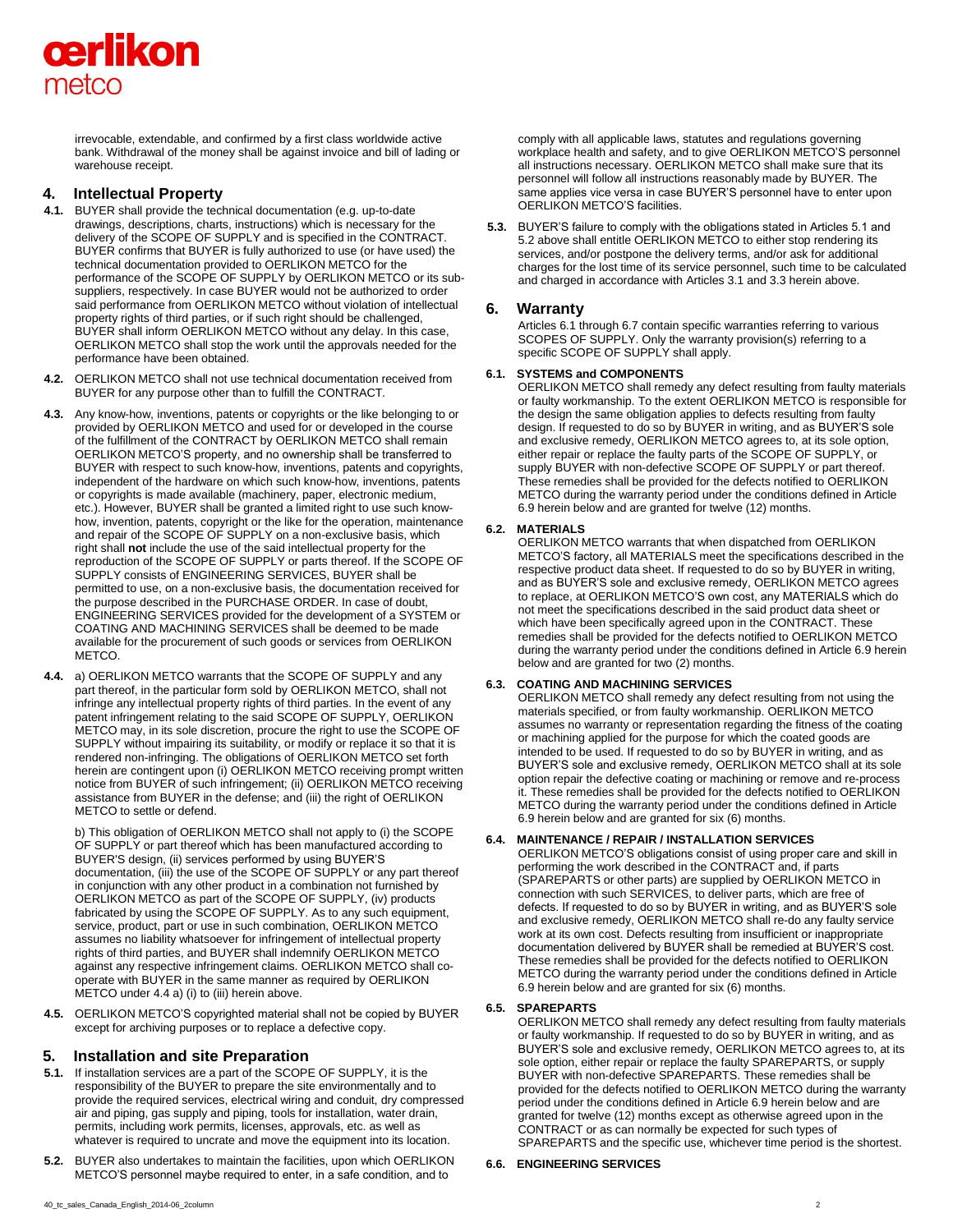# **cerlikon** metco

OERLIKON METCO'S obligations consist of using proper care and skill in performing the work described in the CONTRACT. However, OERLIKON METCO does not provide any warranty for successful achievement of the results envisaged in the CONTRACT. If requested to do so by BUYER in writing, and as BUYER'S sole and exclusive remedy, OERLIKON METCO shall re-do any faulty service work at its own cost. These remedies shall be provided for the faults notified to OERLIKON METCO during the warranty period under the conditions defined in Article 6.9 herein below and are granted for six (6) months.

#### **6.7. TRAINING**

OERLIKON METCO'S obligations consist of using proper care and skill in performing the TRAINING. OERLIKON METCO shall assume liability regarding correctness of the content communicated, orally or in writing, only to the extent that damages resulting form TRAINING are based on OERLIKON METCO'S gross negligence or willful misconduct.

#### **6.8. Performance Guarantee**

Unless explicitly specified in the CONTRACT, OERLIKON METCO shall not provide performance guarantees. If a performance guarantee has been agreed upon, it shall be fulfilled if the guaranteed values have been reached in a performance test, or, if no such test has been agreed upon, if the SCOPE OF SUPPLY goes into commercial operation. OERLIKON METCO'S liability for not reaching the guaranteed values, although the preconditions for which the BUYER or the end-user are responsible have been fulfilled, shall be limited to liquidated damages amounting to maximum ten percent (10 %) of the CONTRACT price for all SCOPE OF SUPPLY, except for SYSTEMS, for which OERLIKON METCO'S liability shall be limited to liquidated damages amounting to maximum five percent (5%) of the CONTRACT PRICE.

#### **6.9. General Conditions applicable to OERLIKON METCO'S Warranty**  a) Place where Warranty Work is executed

OERLIKON METCO reserves the right to require that the BUYER or the end-user returns the SCOPE OF SUPPLY or parts thereof to OERLIKON METCO'S production facility to provide proper warranty service. Regarding SYSTEMS, OERLIKON METCO shall use its reasonable efforts to perform the warranty work at BUYER'S or end-user's facility, and as soon as reasonably practicable after receipt of written notification by the BUYER or the end-user. In case OERLIKON METCO requires that the BUYER or enduser returns the SYSTEM or part thereof to OERLIKON METCO'S facilities, OERLIKON METCO shall reimburse BUYER or end-user solely the costs paid for sea or land transportation, with the exclusion of any internal costs. Regarding COATING AND MACHINING SERVICES, OERLIKON METCO shall bear the costs for the corresponding repair or reprocessing work which occurs outside its works if it is not possible to carry out such repairs or reprocessing work in OERLIKON METCO'S works, or if this would involve unreasonable expenses. Such costs shall be borne to the extent that they are reasonable under the circumstances prevailing, and provided BUYER or end-user has obtained OERLIKON METCO'S prior written approval.

#### b) Start of Warranty Period

Unless otherwise agreed upon in writing, the warranty period for (i) SYSTEMS, COMPONENTS, and MAINTENANCE / REPAIR / INSTALLATION SERVICES starts at the date of FINAL ACCEPTANCE of the respective SCOPE OF SUPPLY, in any case not later than 90 days after announcement of readiness for shipment in case of delivery of goods, or completion of the services. FINAL ACCEPTANCE shall not be deferred due to minor defects. For MATERIALS, COATING AND MACHINING SERVICES and SPARE PARTS the warranty period starts at the date of delivery EX WORKS.

# c) Early termination of Warranty Period

The warranty periods stipulated in 6.1 through 6.7 above shall terminate if BUYER or a third party undertakes inappropriate or improper modification or repairs, or if the BUYER, in case of a defect, does not as soon as reasonably possible take all appropriate steps to mitigate damages and to notify OERLIKON METCO in writing of its obligation to remedy such defect.

#### d) Maximum Warranty Period

Any warranty period (including but not limited to new warranty periods for replaced, or repaired goods, or repeated services, and including cases when commencement of the warranty period is deferred, etc.) shall expire after adding half of the number of months of the original warranty period.

## e) Deliveries to Medical Industry

If the SCOPE OF SUPPLY is delivered for use in the medical industry such as but not limited to (i)COATING AND MACHINING SERVICES applied on medical devices, (ii) SYSTEMS, COMPONENTS, SPARE PARTS, MATERIALS used for the production of medical devices, (iii)

MAINTENANCE/REPAIR/INSTALLATION SERVICES on SYSTEMS etc. as mentioned under (ii) herein before - OERLIKON METCO shall not assume any liability for biocompatibility, sterility or other requirements typically asked for in the medical industry. BUYER shall indemnify and hold OERLIKON METCO harmless from any and all claims made by third parties against OERLIKON METCO and shall make sure that BUYER'S insurance carriers shall waive their right of subrogation against OERLIKON **METCO** 

#### f) Exclusion from OERLIKON METCO'S Warranty

Excluded from OERLIKON METCO'S warranty and liability for defects are all deficiencies which cannot be proved to have their origin in bad material, faulty design (if applicable), or poor workmanship, e.g. for deficiencies resulting from normal wear and tear, improper maintenance, failure to observe the operating instructions or deficiencies resulting from other reasons beyond OERLIKON METCO'S control, including damages caused by erosion, corrosion or cavitation. Replaced parts shall become the property of OERLIKON METCO.

The BUYER or end-user shall at its own expense arrange for any dismantling and reassembly of equipment other than the dismantling and reassembly of the equipment pertaining to the SCOPE OF SUPPLY, to the extent that this is necessary to remedy the defect.

Total liquidated damages as described under Articles 2.2 and 6.8 above shall be limited to ten percent (10 %) of the CONTRACT Price.

OERLIKON METCO MAKES NO WARRANTY OR REPRESENTATION TO THE SCOPE OF SUPPLY OTHER THAN AS SPECIFIED IN THIS SECTION. ALL OTHER WARRANTIES, EXPRESS OR IMPLIED, INCLUDING BUT NOT LIMITED TO THE IMPLIED WARRANTIES OF MERCHANTABILITY AND FITNESS FOR A PARTICULAR PURPOSE, ARE HEREBY DISCLAIMED.

#### **6.10 Hazard Warning Responsibility**

BUYER and OERLIKON METCO acknowledge that each have respective obligations with respect to maintaining compliance with all safety and health related regulations concerning SCOPE OF SUPPLY. BUYER is familiar with the SCOPE OF SUPPLY and acknowledges its separate and independent knowledge of such risks, which are known in BUYER'S industry. BUYER shall maintain compliance with all safety and health related governmental requirements concerning SCOPE OF SUPPLY and shall take all reasonable and practical steps to inform, warn, and familiarize its employees, agents, contractors, and customers with all hazards associated therewith, including handling, shipment, storage, use, and disposal. BUYER assumes as to its employees, independent contractors, and subsequent purchasers of the SCOPE OF SUPPLY sold hereunder, all responsibility for all such necessary warnings or other precautionary measures. BUYER shall defend at its own expense, indemnify fully and hold harmless OERLIKON METCO and its parents, subsidiaries, and affiliates and its and their agents, officers, directors, employees, representatives, successors, and assigns from and against any and all liabilities, losses, damages, demands, claims, penalties, fines, actions, suits, legal, administrative or arbitration proceedings, judgments of any jurisdiction, costs and expenses (including, but not limited to, attorney's fees and related costs) arising out of or in any manner related to BUYER'S failure to provide necessary warnings or other precautionary measures in connection with the SCOPE OF SUPPLY sold hereunder.

# **7. Overall limitation of Liability**

NOTWITHSTANDING ANYTHING TO THE CONTRARY IN THE CONTRACT, INCLUDING ALL DOCUMENTS MAKING PART THEREOF AND TO THE MAXIMUM EXTENT PERMITTED BY LAW, IN NO EVENT SHALL OERLIKON METCO BE LIABLE TO THE BUYER OR ITS CUSTOMER FOR ANY INDIRECT, PUNITIVE, SPECIAL, INCIDENTAL OR CONSEQUENTIAL DAMAGES IN CONNECTION WITH THE CONTRACT, INCLUDING BUT NOT LIMITED TO, LOSS OF PROFITS OR INTERRUPTION OF PRODUCTION, LOSS OF OPPORTUNITY OR BUSINESS, DELAY IN DELIVERY (EXCEPT AS EXPRESSLY PROVIDED IN ARTICLE 2.2 HEREOF) OR CLAIMS BY THE BUYER'S CUSTOMER FOR SUCH DAMAGES, WHETHER SUCH LIABILITY IS BASED ON CONTRACT, INDEMNITY, TORT (INCLUDING NEGLIGENCE), STATUTE OR ANY OTHER BASIS OF LEGAL LIABILITY. THE REMEDIES OF BUYER SET FORTH HEREIN ARE EXCLUSIVE, AND OERLIKON METCO'S LIABILITY WITH RESPECT TO ANY CONTRACT OR SALE OR ANYTHING DONE IN CONNECTION THEREWITH, WHETHER IN CONTRACT, TORT (INCLUDING NEGLIGENCE), UNDER ANY WARRANTY, STRICT LIABILITY OR OTHERWISE SHALL NOT EXCEED 100% OF THE PRICE OF THE CONTRACT, UNLESS CLAIMS ARISE